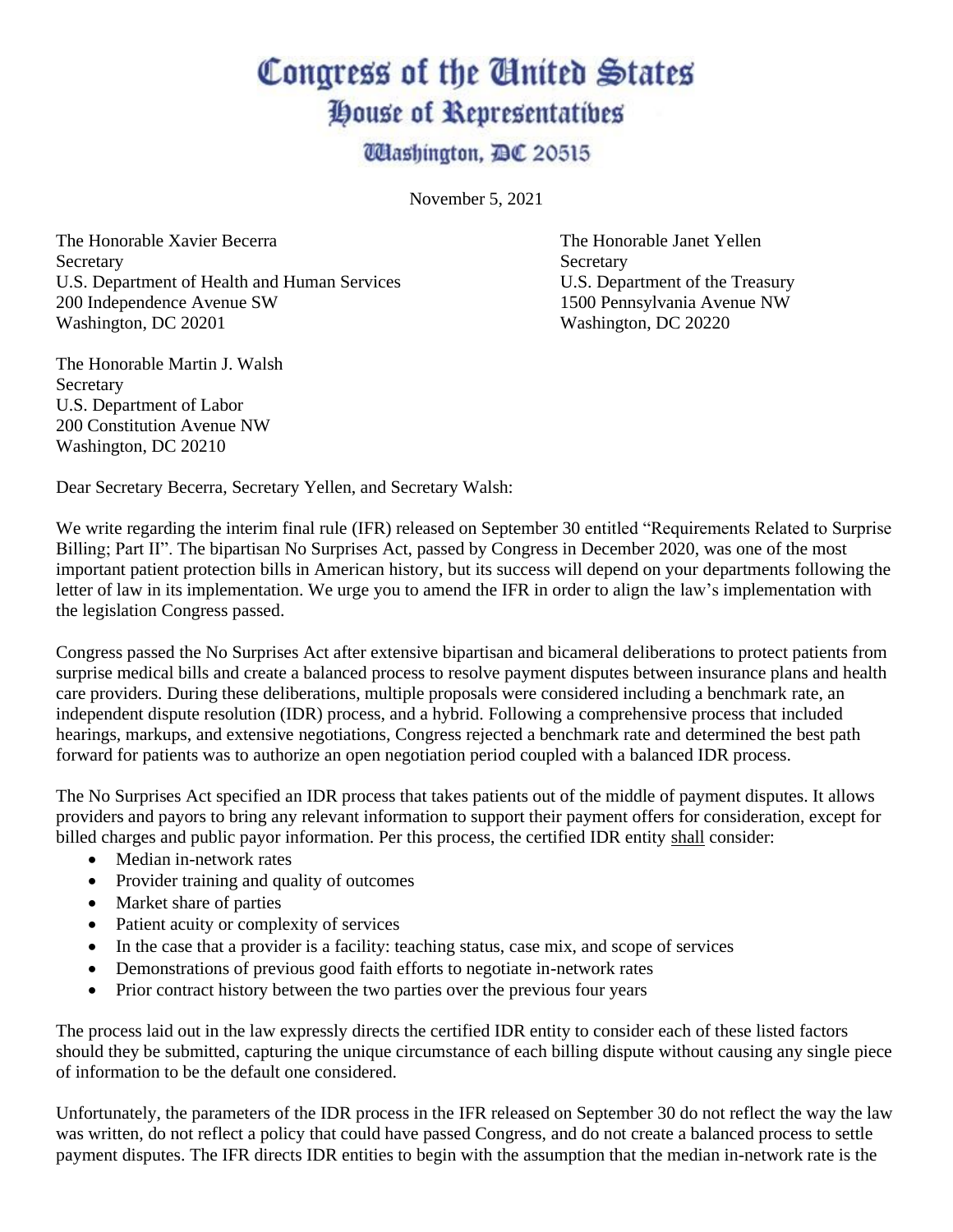appropriate payment amount prior to considering other factors. This directive establishes a de-facto benchmark rate, making the median in-network rate the default factor considered in the IDR process. This approach is contrary to statute and could incentivize insurance companies to set artificially low payment rates, which would narrow provider networks and jeopardize patient access to care – the exact opposite of the goal of the law. It could also have a broad impact on reimbursement for in-network services, which could exacerbate existing health disparities and patient access issues in rural and urban underserved communities.

We appreciate the complex nature of the patient protections that must be established and look forward to a final rule that accurately reflects Congress's multi-year bipartisan and bicameral work to pass this landmark legislation. Therefore, we urge you to revise the IFR to align with the law as written by specifying that the certified IDR entity should not default to the median in-network rate and should instead consider all of the factors outlined in the statute without disproportionately weighting one factor.

Thank you for your continued efforts on this important matter. We look forward to working with you to ensure the best outcomes for our patients and the health of our communities.

Sincerely,

Thomas R. Surg

## **Additional Signatories**

Alma S. Adams, Ph.D. Colin Allred Jodey C. Arrington Cindy Axne Ami Bera, M.D. Jack Bergman Andy Biggs Dan Bishop Sanford D. Bishop, Jr. Mike Bost Julia Brownley Vern Buchanan Tim Burchett Michael C. Burgess, M.D. Salud Carbajal André Carson Earl L. "Buddy" Carter, R.Ph. Liz Cheney Judy Chu Steve Cohen

Brad R. Warren

Thomas R. Suozzi Brad R. Wenstrup, D.P.M. Member of Congress Member of Congress

Lary Busha

Raul Ruiz, M.D. Larry Bucshon, M.D. Member of Congress Member of Congress

Tom Cole J. Luis Correa Jim Costa Charlie Crist Jason Crow Sharice L. Davids Danny K. Davis Madeleine Dean Suzan DelBene Mark DeSaulnier Neal P. Dunn, M.D. Jake Ellzey Tom Emmer Adriano Espaillat Ron Estes Dwight Evans Randy Feenstra A. Drew Ferguson, IV Brian Fitzpatrick Chuck Fleischmann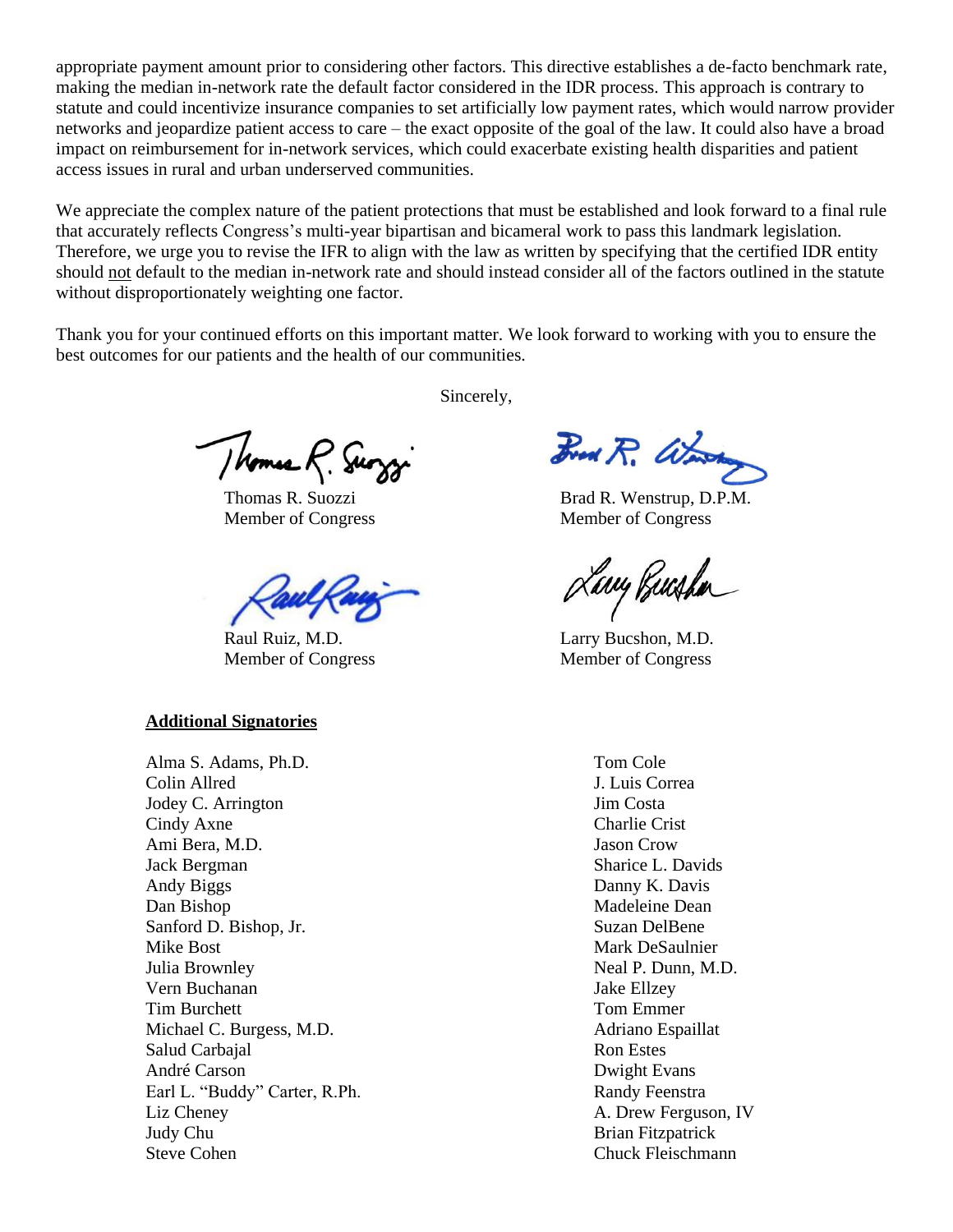John Garamendi Andrew R. Garbarino Louie Gohmert Jimmy Gomez Josh Gottheimer Mark E. Green, M.D. Glenn Grothman Michael Guest Josh Harder Andy Harris, M.D. Brian Higgins J. French Hill Ashley Hinson Chrissy Houlahan Richard Hudson Ronny L. Jackson, M.D Sheila Jackson Lee Chris Jacobs Dusty Johnson Eddie Bernice Johnson Henry C. "Hank" Johnson Jr. John Joyce, M.D. John Katko Mike Kelly Daniel T. Kildee Derek Kilmer Young Kim Ron Kind Raja Krishnamoorthi Darin LaHood Doug LaMalfa Conor Lamb Doug Lamborn James R. Langevin Jake LaTurner Barbara Lee Debbie Lesko Julia Letlow Mike Levin Ted W. Lieu Barry Loudermilk Alan Lowenthal Frank D. Lucas Stephen F. Lynch Nicole Malliotakis Carolyn B. Maloney Sean Patrick Maloney Tracey Mann Lucy McBath James P. McGovern David B. McKinley P.E Peter Meijer Grace Meng Dan Meuser

Carol D. Miller Mariannette J. Miller -Meeks, M.D . Alex X. Mooney Joseph D. Morelle Frank J. Mrvan Gregory F. Murphy, M.D. Stephanie Murphy Jerrold Nadler Grace F. Napolitano Dan Newhouse Eleanor Holmes Norton Devin Nunes Jimmy Panetta Bill Pascrell, Jr. Ed Perlmutter Dean Phillips Bill Posey Tom Reed Guy Reschenthaler Tom Rice David Rouzer Lucille Roybal -Allard Bobby L. Rush Tim Ryan Linda T. Sánchez Bradley S. Schneider David Schweikert Austin Scott David Scott Pete Sessions Terri A. Sewell Brad Sherman Mike Simpson Albio Sires Christopher H. Smith Jason Smith Lloyd Smucker Elise Stefanik Eric Swalwell Van Taylor Mike Thompson Rashida Tlaib Ritchie Torres Michael R. Turner Jefferson Van Drew, D.M.D. Beth Van Duyne Nydia M. Velázquez Jackie Walorski Daniel Webster Bruce Westerman Robert J. Wittman Steve Womack John Yarmuth Don Young